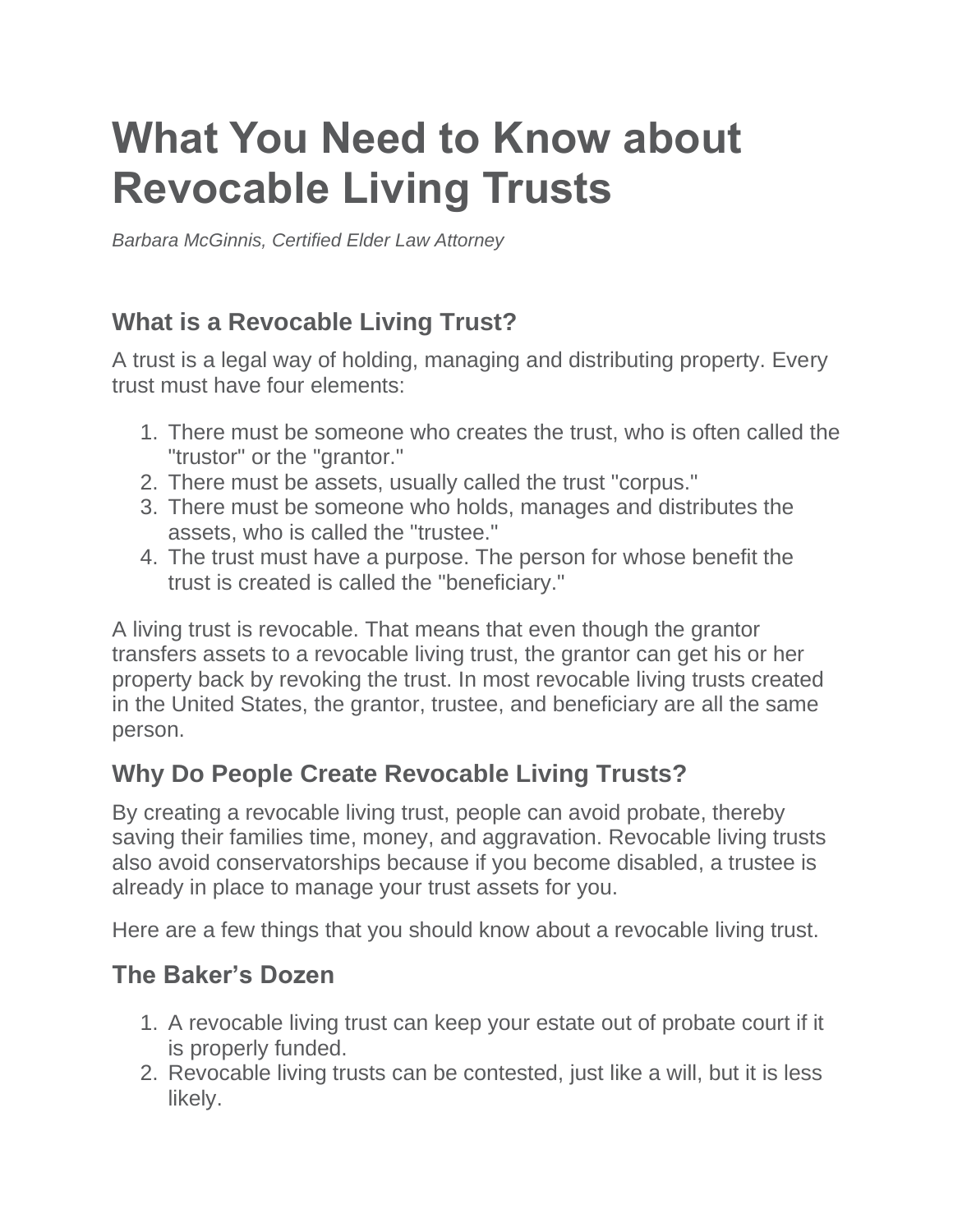- 3. Administering a revocable living trust after your death is not cost-free. Even if probate is avoided, the successor trustee should usually seek help from a lawyer in making sure that your debts are paid, all the necessary tax forms filed, and the assets in your trust legally distributed to your beneficiaries.
- 4. After your death, your revocable living trust will not cut off the claims of your creditors against the trust corpus. For that reason, the successor trustee will occasionally need to open a probate estate anyway, to require your creditors to file claims within the time required by law or be barred from collecting their claims against your estate.
- 5. Probate can often be avoided without using a revocable living trust, by setting up "payable on death" accounts, making beneficiary designations, holding assets jointly, etc.
- 6. In many instances, the grantor has failed to transfer all his "probate assets" to his revocable living trust. Consequently, when the trustor dies, this probate asset becomes subject to probate. His estate winds up in probate court anyway. So the trustor pays twice: first, to set up his revocable living trust intending to avoid probate; and second, after his death, to go to probate court.
- 7. Revocable living trusts do not protect your assets from creditors and lawsuits.
- 8. Revocable living trusts are no more effective than wills in saving state and federal estate taxes.
- 9. Revocable living trusts can adversely affect your eligibility for Medicaid nursing home benefits.

### **When Should You Have a Revocable Living Trust?**

They are useful and important tools in estate and tax planning, when used wisely and considerately. The most important reasons for having a revocable living trust include:

- 1. You own property in another state.
- 2. You are concerned that you might become disabled and that, as a result, you will be subject to undue influence.
- 3. You want to create other trusts inside your revocable living trust that do not require court supervision.
- 4. Beneficiaries of your estate are disabled.